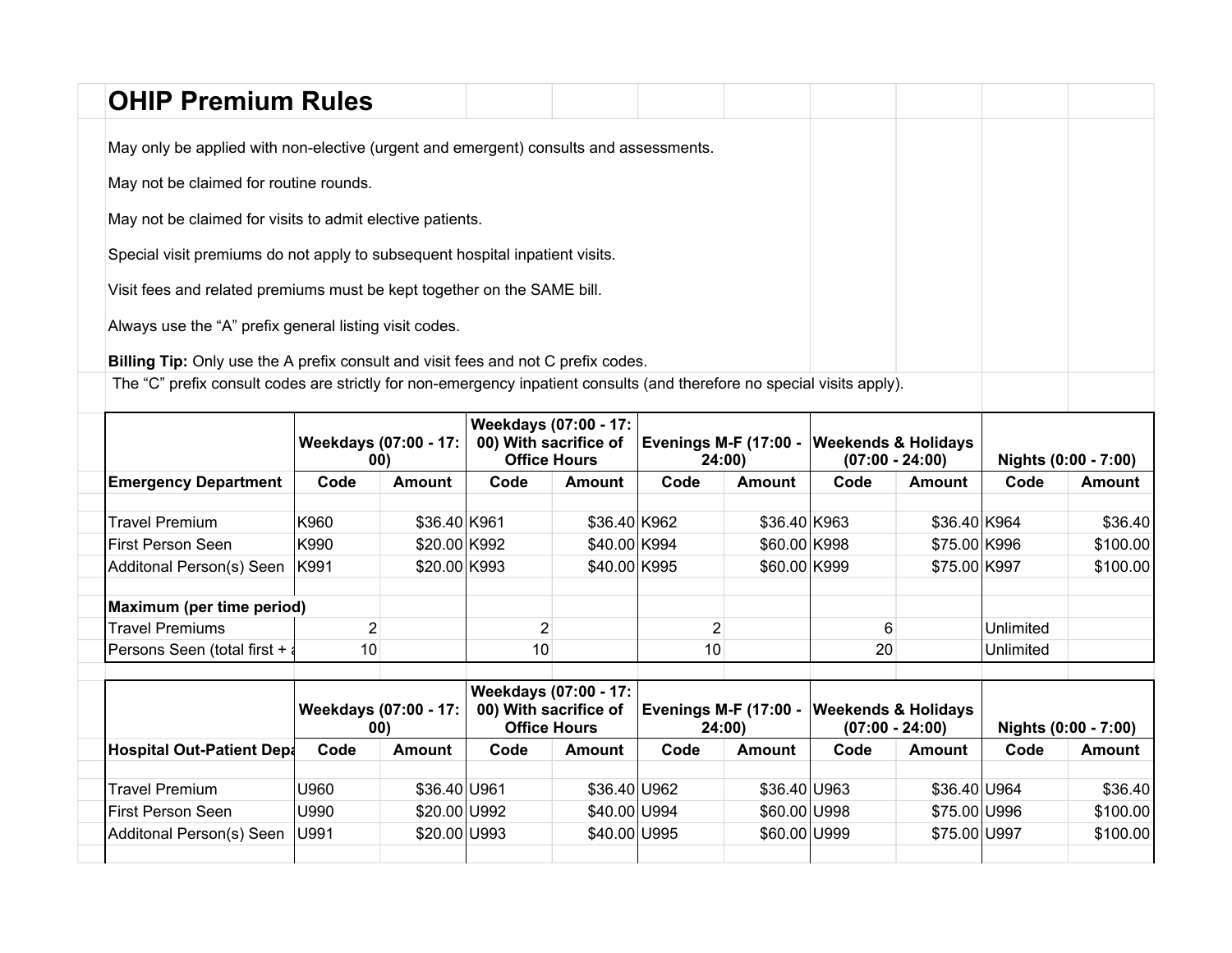| Maximum (per time period)             |                              |               |                                                                       |               |                                                     |               |                                                     |               |                      |               |
|---------------------------------------|------------------------------|---------------|-----------------------------------------------------------------------|---------------|-----------------------------------------------------|---------------|-----------------------------------------------------|---------------|----------------------|---------------|
| <b>Travel Premiums</b>                | $\overline{2}$               |               | $\overline{2}$                                                        |               | $\overline{2}$                                      |               | 6                                                   |               | Unlimited            |               |
| Persons Seen (total first +           | 10                           |               | 10                                                                    |               | 10                                                  |               | 20                                                  |               | Unlimited            |               |
|                                       | Weekdays (07:00 - 17:<br>00) |               | Weekdays (07:00 - 17:<br>00) With sacrifice of<br><b>Office Hours</b> |               | <b>Evenings M-F (17:00 -</b><br>24:00)              |               | <b>Weekends &amp; Holidays</b><br>$(07:00 - 24:00)$ |               | Nights (0:00 - 7:00) |               |
| <b>Hospital In-Patient</b>            | Code                         | Amount        | Code                                                                  | <b>Amount</b> | Code                                                | <b>Amount</b> | Code                                                | <b>Amount</b> | Code                 | Amount        |
| <b>Travel Premium</b>                 | C960                         | \$36.40 C961  |                                                                       | \$36.40 C962  |                                                     | \$36.40 C963  |                                                     | \$36.40 C964  |                      | \$36.40       |
| <b>First Person Seen</b>              | C990                         | \$20.00 C992  |                                                                       | \$40.00 C994  |                                                     | \$60.00 C986  |                                                     | \$75.00 C996  |                      | \$100.00      |
| Additonal Person(s) Seen              | C991                         | \$20.00 C993  |                                                                       | \$40.00 C995  |                                                     | \$60.00 C987  |                                                     | \$75.00 C997  |                      | \$100.00      |
| Maximum (per time period)             |                              |               |                                                                       |               |                                                     |               |                                                     |               |                      |               |
| <b>Travel Premiums</b>                | $\overline{c}$               |               | $\overline{2}$                                                        |               | $\overline{2}$                                      |               | 6                                                   |               | Unlimited            |               |
| Persons Seen (total first +           | 10                           |               | 10                                                                    |               | 10                                                  |               | 20                                                  |               | Unlimited            |               |
|                                       | Weekdays (07:00 - 17:<br>00) |               | Weekdays (07:00 - 17:<br>00) With sacrifice of<br><b>Office Hours</b> |               | <b>Evenings M-F (17:00 -</b><br>24:00               |               | <b>Weekends &amp; Holidays</b><br>$(07:00 - 24:00)$ |               | Nights (0:00 - 7:00) |               |
| <b>Long Term Care Institutid</b>      | Code                         | Amount        | Code                                                                  | <b>Amount</b> | Code                                                | <b>Amount</b> | Code                                                | <b>Amount</b> | Code                 | <b>Amount</b> |
| <b>Travel Premium</b>                 | W960                         | \$36.40 W961  |                                                                       | \$36.40 W962  |                                                     | \$36.40 W963  |                                                     | \$36.40 W964  |                      | \$36.40       |
| First Person Seen                     | W990                         | \$20.00 W992  |                                                                       | \$40.00 W994  |                                                     | \$60.00 W998  |                                                     | \$75.00 W996  |                      | \$100.00      |
| Additonal Person(s) Seen              | W991                         | \$20.00 W993  |                                                                       | \$40.00 W995  |                                                     | \$60.00 W999  |                                                     | \$75.00 W997  |                      | \$100.00      |
| Maximum (per time period)             |                              |               |                                                                       |               |                                                     |               |                                                     |               |                      |               |
| <b>Travel Premiums</b>                | $\overline{2}$               |               | $\overline{2}$                                                        |               | $\overline{2}$                                      |               | 6                                                   |               | Unlimited            |               |
| Persons Seen (total first +           | 10                           |               | 10                                                                    |               | 10                                                  |               | 20                                                  |               | Unlimited            |               |
|                                       | Weekdays (07:00 - 17:<br>00) |               | Weekdays (07:00 - 24:<br>00) With sacrifice of<br><b>Office Hours</b> |               | <b>Weekends &amp; Holidays</b><br>$(07:00 - 24:00)$ |               | Nights (0:00 - 7:00)                                |               |                      |               |
| <b>Emergecy Department by</b>         | Code                         | <b>Amount</b> | Code                                                                  | <b>Amount</b> | Code                                                | <b>Amount</b> | Code                                                | <b>Amount</b> |                      |               |
| <b>Emergence Department Physician</b> |                              |               |                                                                       |               |                                                     |               |                                                     |               |                      |               |
| <b>Travel Premium</b>                 | H960                         | \$36.40 H962  |                                                                       | \$36.40 H963  |                                                     | \$36.40 H963  |                                                     | \$36.40       |                      |               |
| First Person Seen                     | H980                         | \$20.00 H984  |                                                                       | \$60.00 H988  |                                                     | \$75.00 H986  |                                                     | \$100.00      |                      |               |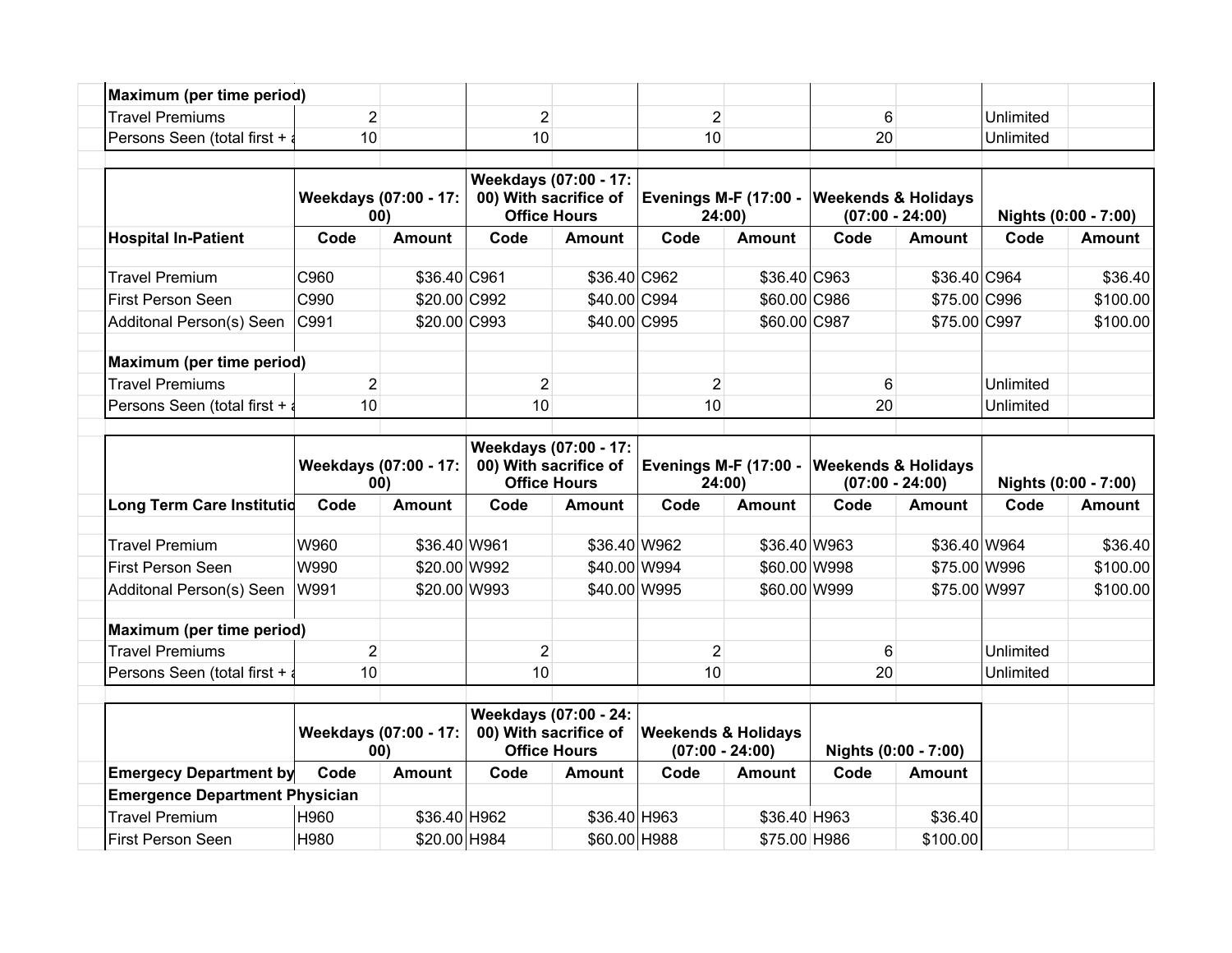| Additonal Person(s) Seen   H981              |                                         | \$20.00 H985          |                                                                                          | \$40.00 H989  |                                                       | \$75.00 H987  |                                                                      | \$100.00      |                                        |               |
|----------------------------------------------|-----------------------------------------|-----------------------|------------------------------------------------------------------------------------------|---------------|-------------------------------------------------------|---------------|----------------------------------------------------------------------|---------------|----------------------------------------|---------------|
| Maximum (per time period)                    |                                         |                       |                                                                                          |               |                                                       |               |                                                                      |               |                                        |               |
| <b>Travel Premiums</b>                       | 2                                       |                       | $\overline{c}$                                                                           |               | 4                                                     |               | Unlimited                                                            |               |                                        |               |
| Persons Seen (total first + a                | 5                                       |                       | 5                                                                                        |               | 10                                                    |               | Unlimited                                                            |               |                                        |               |
|                                              | 00) - Both Elective<br>and non-elective | Weekdays (07:00 - 17: | Weekdays (07:00 - 17:<br>00) With sacrifice of<br><b>Office Hours - non-</b><br>elective |               | <b>Evenings M-F (17:00 -</b><br>24:00) - non-elective |               | <b>Weekends &amp; Holidays</b><br>(07:00 - 24:00) - non-<br>elective |               | Nights (0:00 - 7:00) -<br>non-elective |               |
| <b>Special Visit to Patient's I</b>          | Code                                    | <b>Amount</b>         | Code                                                                                     | Amount        | Code                                                  | <b>Amount</b> | Code                                                                 | <b>Amount</b> | Code                                   | <b>Amount</b> |
| <b>Travel Premium</b>                        | <b>B960</b>                             | \$36.40 B961          |                                                                                          | \$36.40 B962  |                                                       | \$36.40 B963  |                                                                      | \$36.40 B964  |                                        | \$36.40       |
| <b>First Person Seen</b>                     | <b>B990</b>                             | \$27.50 B992          |                                                                                          | \$44.00 B994  |                                                       | \$66.00 B993  |                                                                      | \$82.50 B996  |                                        | \$110.00      |
| Maximum (per time period)                    |                                         |                       |                                                                                          |               |                                                       |               |                                                                      |               |                                        |               |
| <b>Travel Premiums</b>                       | $\overline{2}$                          |                       | $\overline{2}$                                                                           |               | $\overline{2}$                                        |               | 6                                                                    |               | Unlimited                              |               |
| Persons Seen (total first + a                | 10                                      |                       | 10                                                                                       |               | 10                                                    |               | 20                                                                   |               | Unlimited                              |               |
|                                              | Weekdays (07:00 - 17:<br>00)            |                       | Weekdays (07:00 - 17:<br>00) With sacrifice of<br><b>Office Hours</b>                    |               | <b>Evenings M-F (17:00 -</b><br>24:00)                |               | <b>Weekends &amp; Holidays</b><br>$(07:00 - 24:00)$                  |               | Nights (0:00 - 7:00)                   |               |
| <b>Palliative Care Home Visi</b>             | Code                                    | Amount                | Code                                                                                     | Amount        | Code                                                  | Amount        | Code                                                                 | Amount        | Code                                   | Amount        |
| <b>Travel Premium</b>                        | <b>B966</b>                             | \$36.40 B966          |                                                                                          | \$36.40 B996  |                                                       | \$36.40 B966  |                                                                      | \$36.40 B966  |                                        | \$36.40       |
| First Person Seen                            | <b>B998</b>                             | \$82.50 B998          |                                                                                          | \$82.50 B998  |                                                       | \$82.50 B998  |                                                                      | \$82.50 B997  |                                        | \$110.00      |
| Maximum (per time period)                    |                                         |                       |                                                                                          |               |                                                       |               |                                                                      |               |                                        |               |
| <b>Travel Premiums</b>                       | Unlimited                               |                       | Unlimited                                                                                |               | Unlimited                                             |               | Unlimited                                                            |               | Unlimited                              |               |
| Persons Seen (total first + <i>Unlimited</i> |                                         |                       | Unlimited                                                                                |               | Unlimited                                             |               | Unlimited                                                            |               | Unlimited                              |               |
|                                              | Weekdays (07:00 - 17:<br>00)            |                       | Weekdays (07:00 - 24:<br>00) With sacrifice of<br><b>Office Hours</b>                    |               | <b>Weekends &amp; Holidays</b><br>$(07:00 - 24:00)$   |               | Nights (0:00 - 7:00)                                                 |               |                                        |               |
| <b>Physician Office</b>                      | Code                                    | <b>Amount</b>         | Code                                                                                     | <b>Amount</b> | Code                                                  | <b>Amount</b> | Code                                                                 | <b>Amount</b> |                                        |               |
| <b>Travel Premium</b>                        | A960                                    | \$36.40 A962          |                                                                                          | \$36.40 A963  |                                                       | \$36.40 A963  |                                                                      | \$36.40       |                                        |               |
|                                              |                                         |                       |                                                                                          |               |                                                       |               |                                                                      |               |                                        |               |